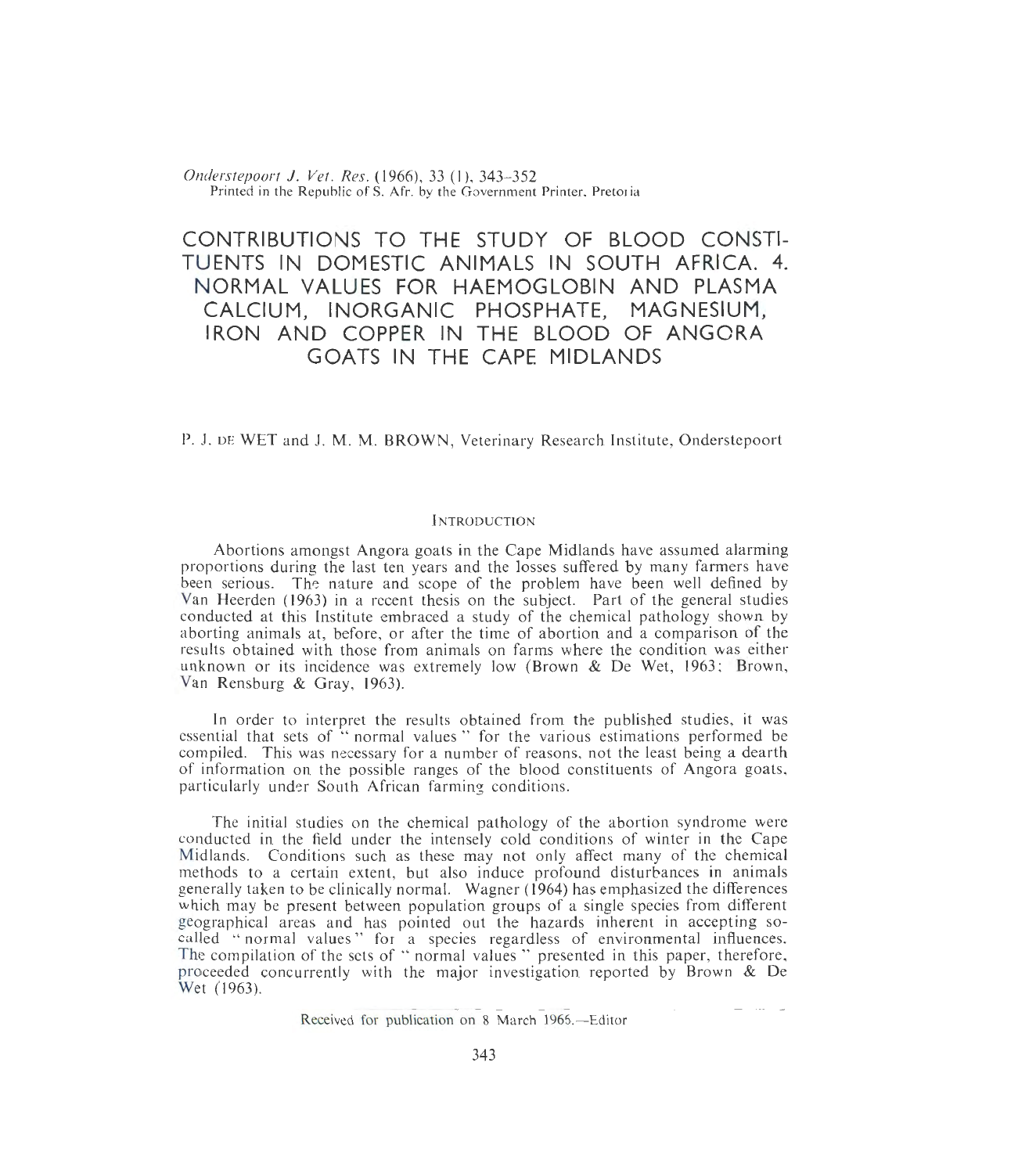## BLOOD CONSTITUENTS IN DOMESTIC ANIMALS IN SOUTH AFRICA

#### MATERIALS AND METHODS

Blood samples were drawn from four hundred Angora ewes, the population being as homogeneous as possible in respect to age, condition, management, nutrition, intercurrent infections and parasitic infestations. Ages ranged from 2 to 4 years. The majority of the ewes were in different stages of pregnancy ranging from early to advanced gestation and all were maintained on veld typical of the Cape Midlands.

Anticoagulants used were either heparin or potassium oxalate as the methods demanded. The following procedures were employed in this study:—

- (a) Total plasma calcium— Ferro & Ham (1957).
- (b) Plasma inorganic phosphate—King & Wootton (1956).
- (c) Total plasma magnesium-Neil! & Neely (1956).
- $(d)$  Total plasma iron-Marrack (1956).
- *(e)* Total plasma copper-Cartwright *et a/.* ( 1945).
- $(f)$  Whole-blood haemoglobin-King & Wootton (1956).

No attempt was made to estimate free and protein bound fractions of plasma calcium, or magnesium, since the methods were impractical for routine use and such results of no consequence to the investigation as a whole.

The results obtained were analysed statistically according to the recommendations of King & Wootton (1956) for the compilation of clinical chemical data. Normal values were taken from cumulative relative frequency polygons constructed from the data obtained as was done by Wagner (1964) in her studies on the normal values for some blood constituents of sheep in South Africa.

#### **RESULTS**

The cumulative relative frequency curves and histograms constructed from the results obtained from the various determinations performed are presented below. The conclusions drawn are shown in Table 1.

| Determinations          | Figure shown<br>by median<br>$(50\%)$ | Ranges         |                 |                |
|-------------------------|---------------------------------------|----------------|-----------------|----------------|
|                         |                                       | $80\%$         | $10\%$ Lower    | $10\%$ Upper   |
| Blood haemoglobin       | $7 \cdot 1$<br>$(n = 386)$            | $5.6 - 9.0$    | $2.9 - 5.5$     | $9.1 - 14.4$   |
| Plasma calcium          | 9.0<br>$(n = 397)$                    | $7.8 - 10.2$   | $6.85 - 7.9$    | $10.3 - 16.57$ |
| Plasma inorg. phosphate | 5.6<br>$(n = 398)$                    | $3.6 - 8.1$    | $2.7 - 3.5$     | $8.2 - 12.8$   |
| Plasma magnesium        | $1 - 75$<br>$(n = 393)$               | $0.75 - 2.8$   | 0.70            | $2.85 - 5.82$  |
| Plasma iron             | 150<br>$(n = 376)$                    | $97.5 - 217.5$ | $62.5 - 95.0$   | $220 - 500$    |
| Plasma copper           | 0.14<br>$(n = 366)$                   | $0.085 - 0.21$ | $0.075 - 0.080$ | $0.215 - 0.37$ |

TABLE 1.-Ranges found for the various blood estimations which were performed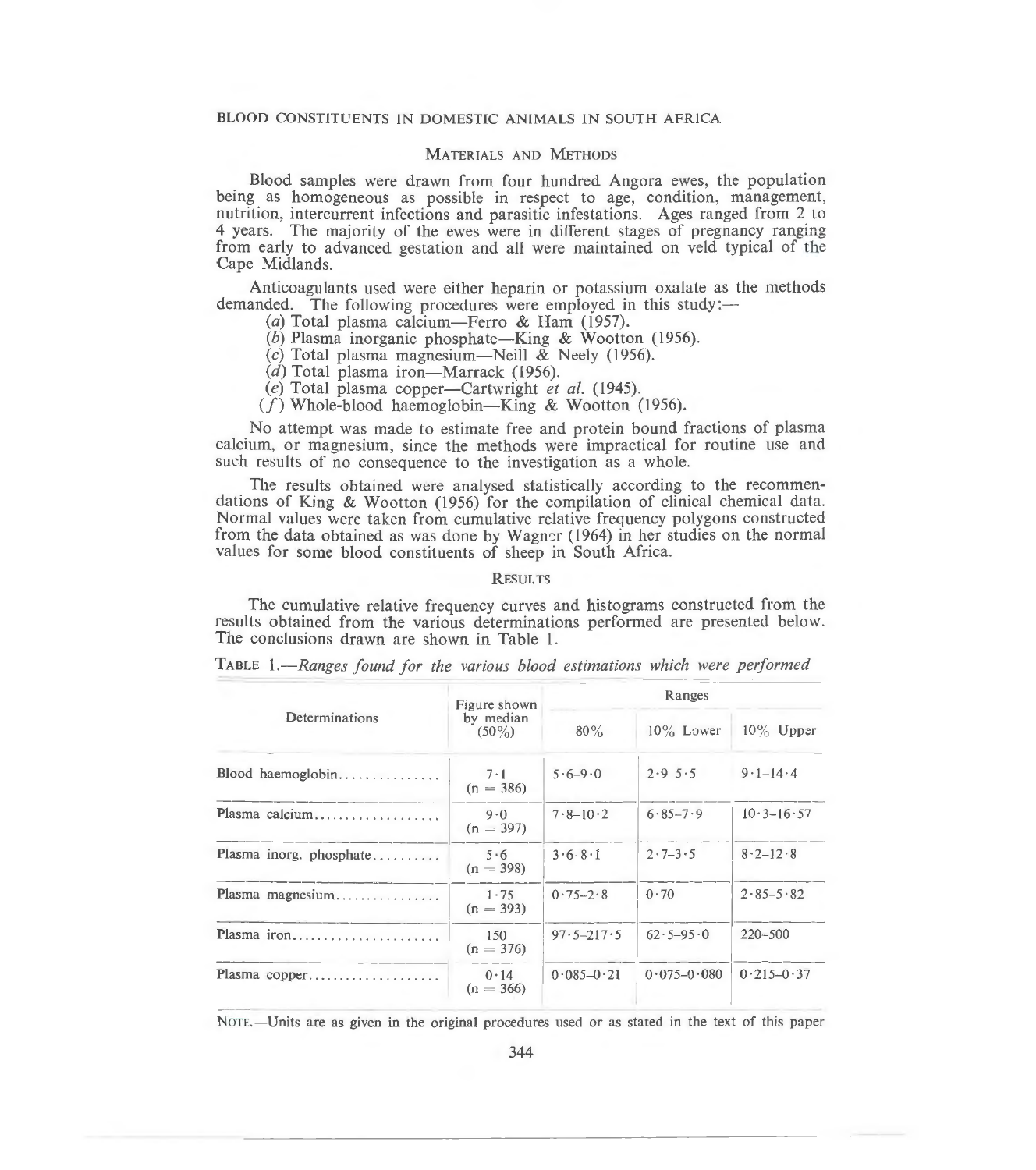

FIG. 1.-Plasma calcium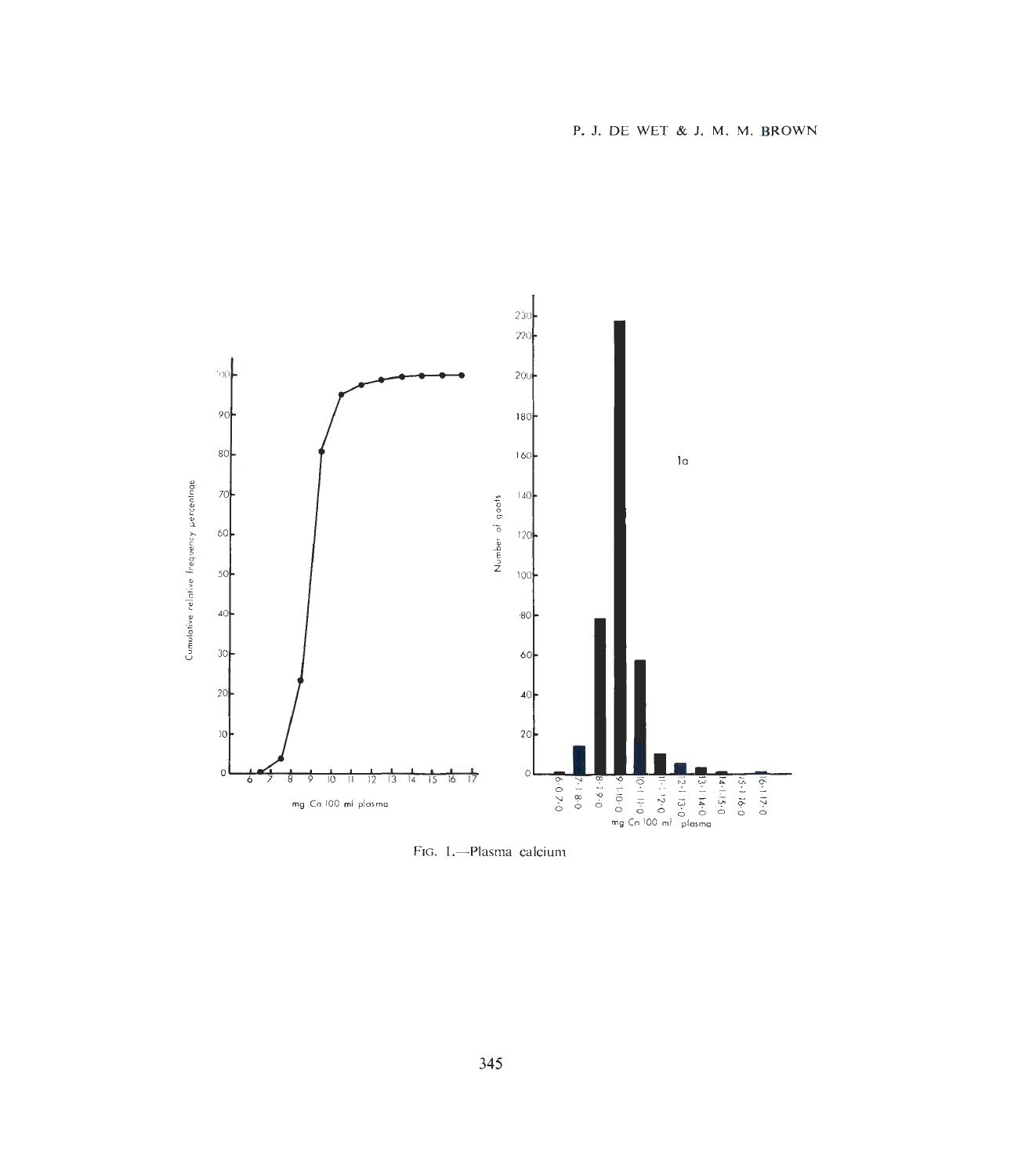

FtG. 2.-Plasma inorganic phosphate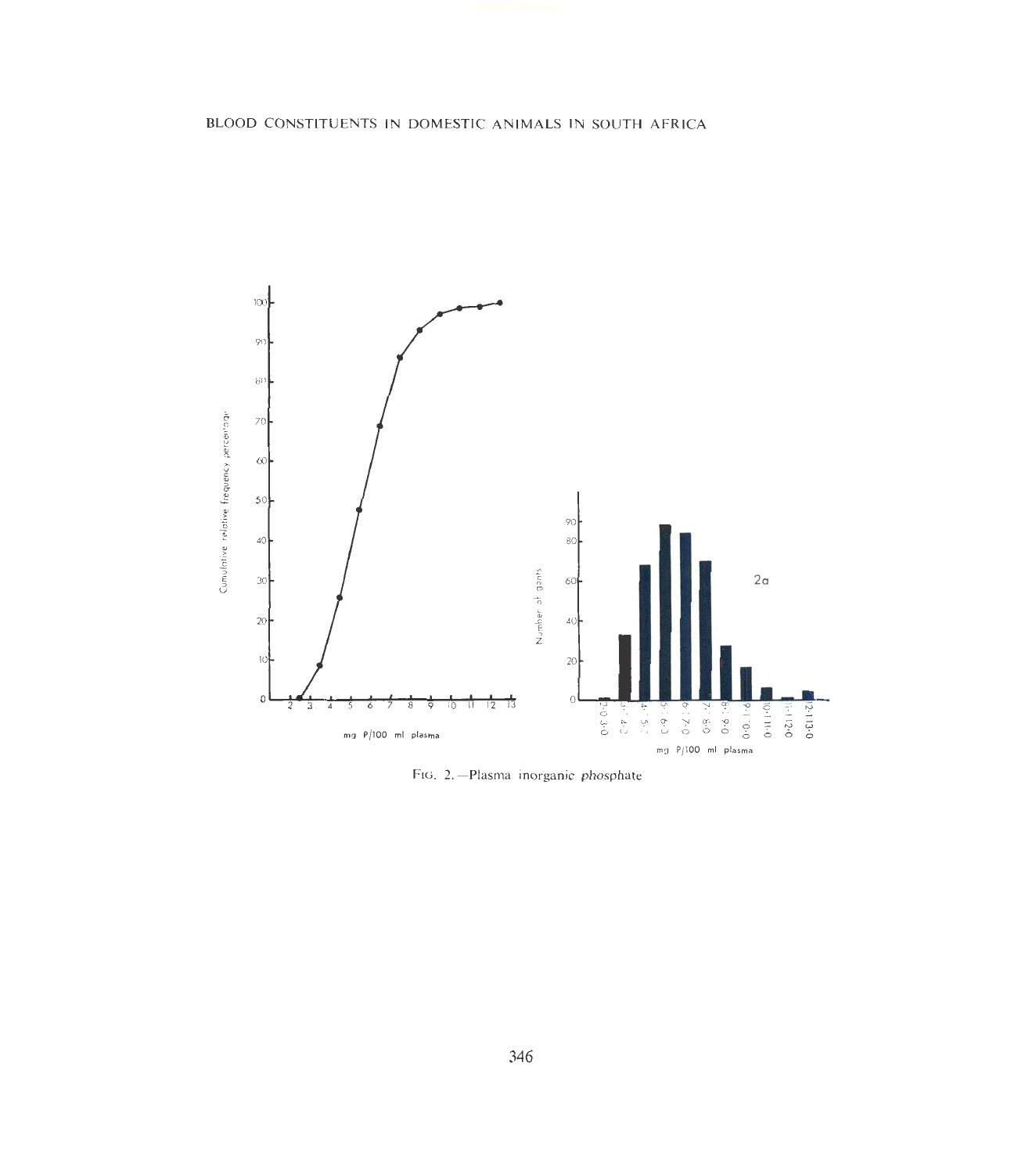

FIG. 3.-Plasma magnesium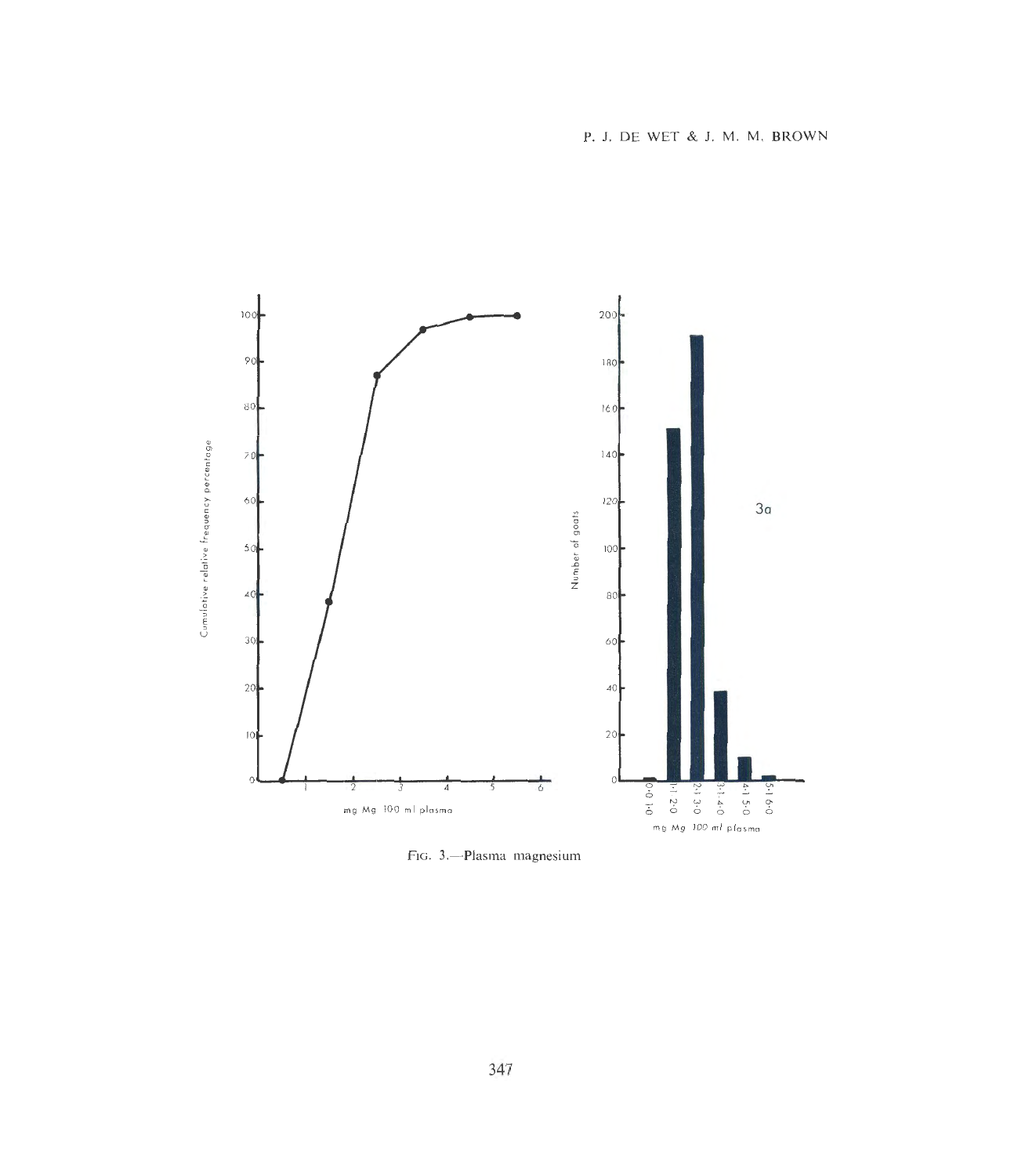

FIG. 4.-Plasma iron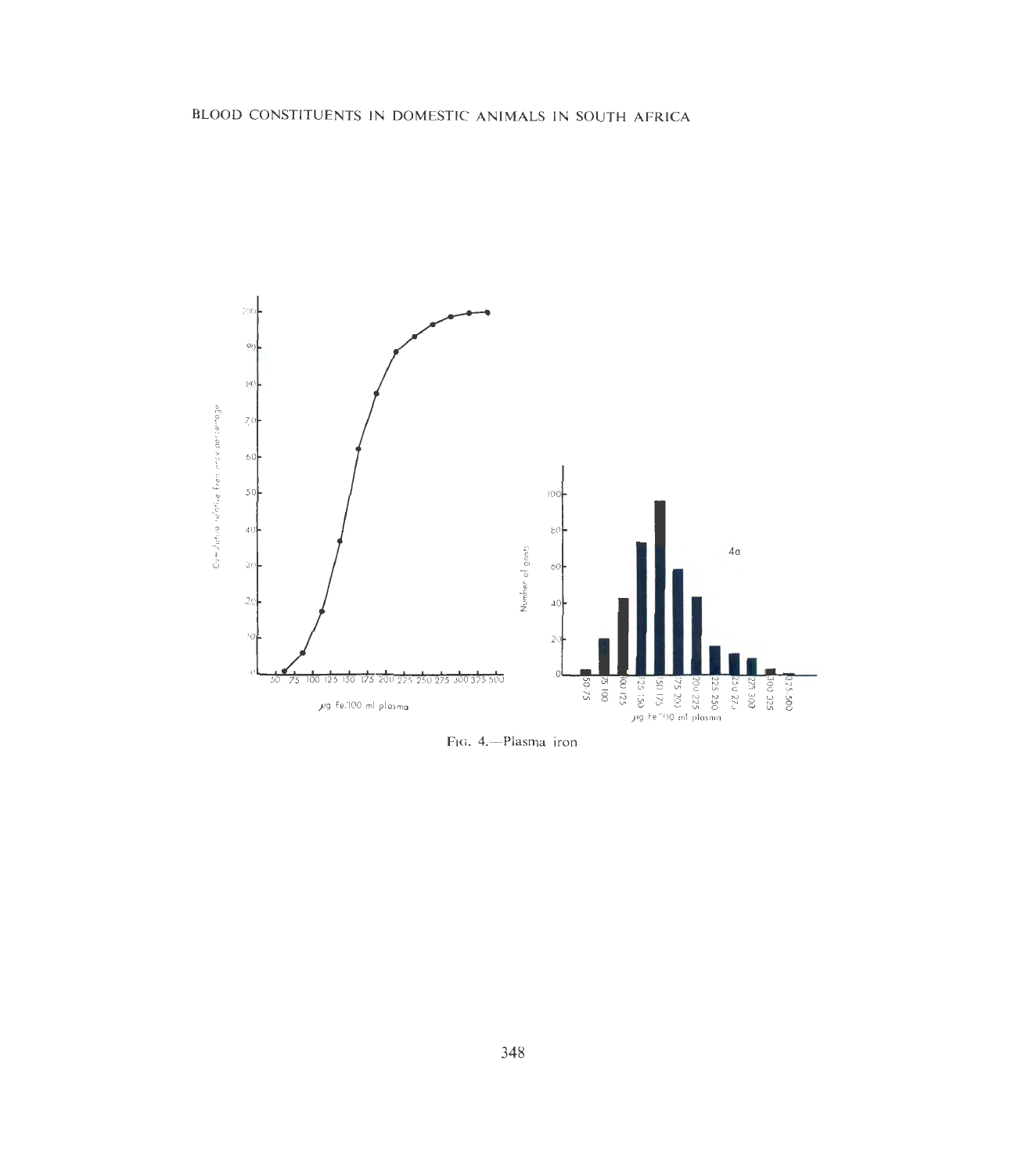

FIG. 5.-Plasma copper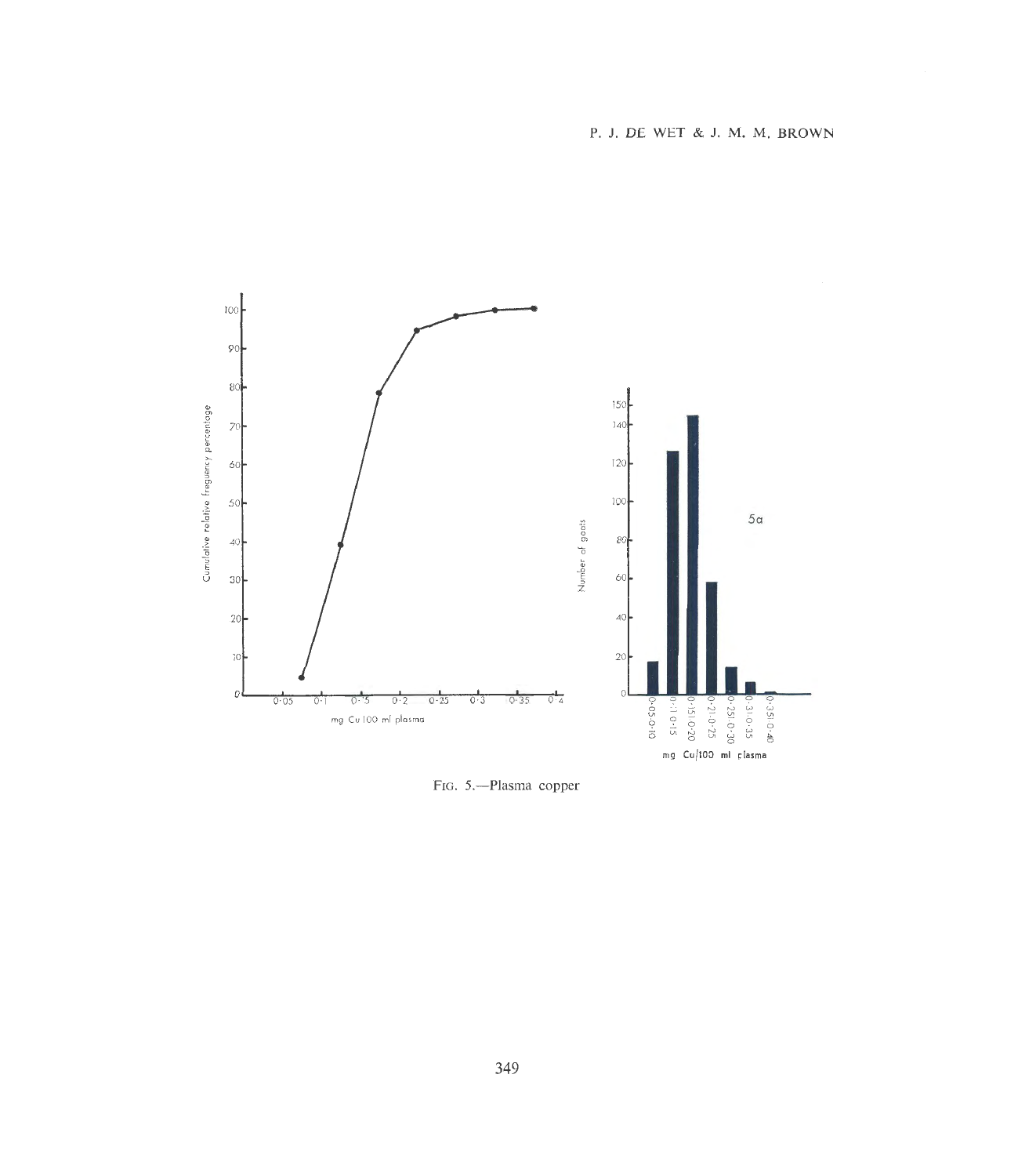

FIG. 6.-Blood haemoglobin

## **DISCUSSION**

As can be seen from the histograms, the figures found for the various determinations on the blood of the population mentioned earlier, present slightly to considerably skewed distribution curves, with the possible exception of the values obtained for haemoglobin. This is a common finding with determinations of this nature and has been noted particularly by King & Wootton (1956) and Wagner (1964) in their studies. For this reason the use of standard deviations or the expression of such figures as a normal range with a mean value is not only hazardous but quite unacceptable. The practices suggested by King & Wootton (1956) and Wagner (1964) for the analysis of data such as these give figures which are not only reliable but also greatly facilitate the interpretation of data obtained from pathological material or suspect animals.

The upper and lower I per cent limits of the "normal values" found are not included in Table 2, since in clinical practice any single result falling outside the 10 per cent limits is considered suspicious and results which are outside the 1 per cent limit are almost certainly abnormal (King & Wootton, 1956). The 1 per cent limits are readily determined by inspection of the cumulative relative frequency curves.